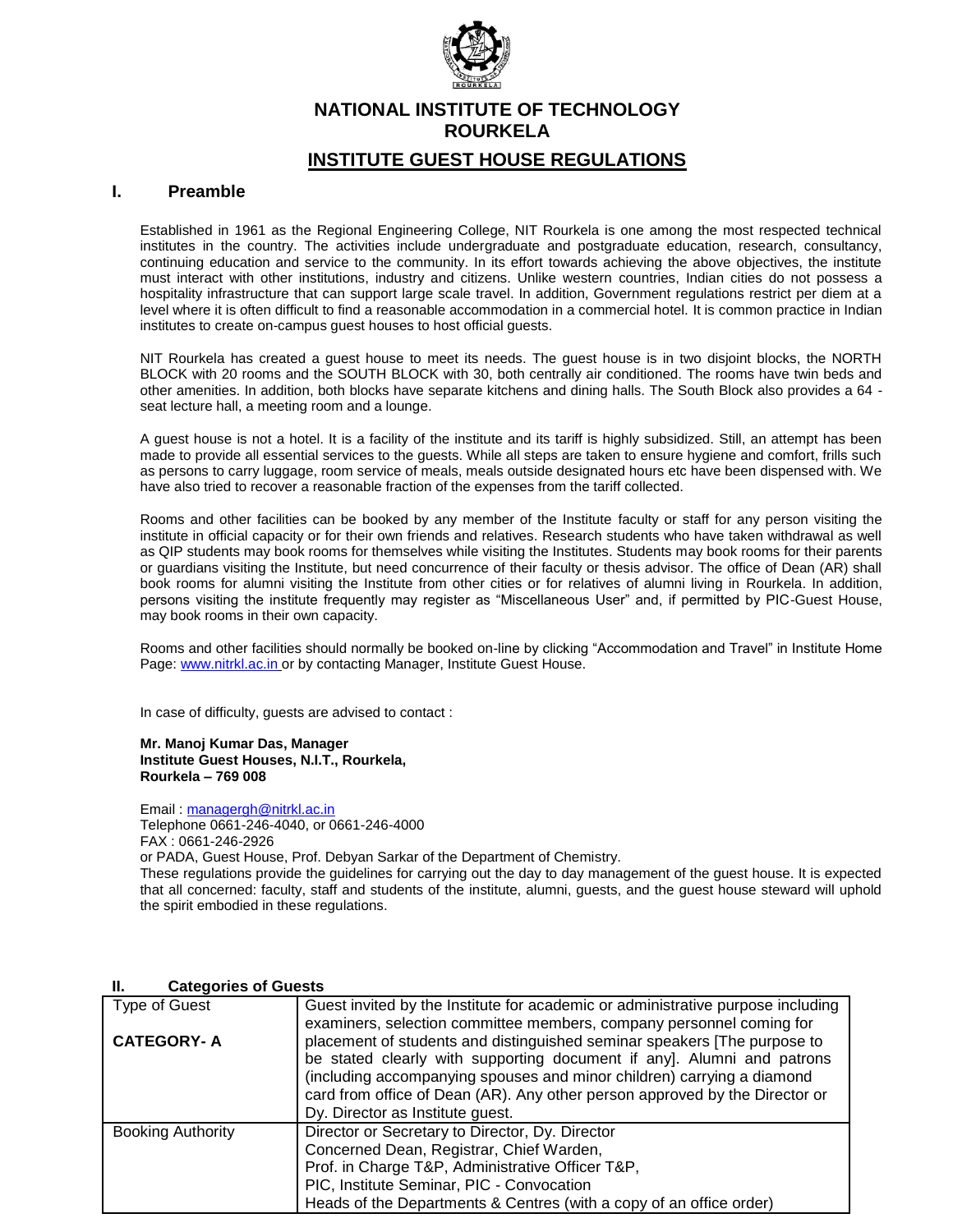| Source of Payment      | Institute Account including Institute Travel grant, Departmental Operating      |
|------------------------|---------------------------------------------------------------------------------|
|                        | Grants, SRICCE fund, Alumni Endowment fund.                                     |
| <b>Billing/Payment</b> | No Payment will be accepted from category $-$ 'A' quests                        |
| Procedure              |                                                                                 |
| Remarks                | Accompanying spouse and minor children of category 'A' guests shall also be     |
|                        | treated as institute guests. In case of all category 'A' guests the guest house |
|                        | management and the steward are authorized to request documents from             |
|                        | booking authorities, except Director, Dy. Director and Registrar.               |

| <b>Type of Guest</b>     |                                                                          |  |  |  |
|--------------------------|--------------------------------------------------------------------------|--|--|--|
|                          | (i)<br>Visitors from other Institutes who normally, extend their own     |  |  |  |
| <b>CATEGORY-B</b>        | facilities to NITR staff at concessional rates, on approval of           |  |  |  |
|                          | PIC, GH. Bills will be paid by the respective guest.                     |  |  |  |
|                          | QIP students coming for contact programme, postgraduate                  |  |  |  |
|                          | (ii)<br>and research students who have taken withdrawal but have         |  |  |  |
|                          |                                                                          |  |  |  |
|                          | come for academic purpose (Identity card necessary) and                  |  |  |  |
|                          | students and parents required to stay in guest house for                 |  |  |  |
|                          | medical reasons on approval of Dean(Acad), and                           |  |  |  |
|                          | Candidates coming to the Institute for interview (call letter<br>(iii)   |  |  |  |
|                          | required) for a job or admission.                                        |  |  |  |
|                          | Alumni and Patrons carrying a gold card from the Centre for<br>(iv)      |  |  |  |
|                          | Alumni Relations, including accompanying spouses and minor               |  |  |  |
|                          | children. Booking to be done only by the office of Dean (AR).            |  |  |  |
|                          | Retired employees and accompanying spouses visiting the<br>(v)           |  |  |  |
|                          | institute for official or personal work.                                 |  |  |  |
| <b>Booking Authority</b> | • Concerned student                                                      |  |  |  |
|                          | • Any staff member of the institute                                      |  |  |  |
|                          | • Guest himself (through telephone or by writing).                       |  |  |  |
| Source of Payment        | The guest.                                                               |  |  |  |
| <b>Billing/Payment</b>   | Charges to be collected from the guest before he leaves the Guest House. |  |  |  |
|                          |                                                                          |  |  |  |
| Procedure:               |                                                                          |  |  |  |

| <b>Type of Guest</b>     | C1: Guests invited by competent authority in connection with official work       |  |  |  |  |
|--------------------------|----------------------------------------------------------------------------------|--|--|--|--|
|                          | and paid from one of the satellite accounts maintained by the Institute          |  |  |  |  |
| <b>CATEGORY-C</b>        | [SRICCE, SAC, Halls of Residence, approved conferences etc] but not              |  |  |  |  |
|                          | the main account of the Institute.                                               |  |  |  |  |
|                          | (Examples: Sponsored research and consultancy projects, Continuing               |  |  |  |  |
|                          | education programmes, Students activities, Conferences and                       |  |  |  |  |
|                          | symposia, AIEEE, NCC, NSS units and other courses of the Institute               |  |  |  |  |
|                          | maintaining separate accounts). Charges will be paid by the                      |  |  |  |  |
|                          | respective account within the institute, or shall be billed to the person        |  |  |  |  |
|                          | booking the accommodation.                                                       |  |  |  |  |
|                          | C2: Guests visiting NIT for some legitimate work at the Institute, the charges   |  |  |  |  |
|                          | being paid by the guest himself (Examples: Parents / Guardians of                |  |  |  |  |
|                          | students, Relatives of Employees, Employees of Government and                    |  |  |  |  |
|                          | R&D organizations visiting the Institute on official work, guests of the         |  |  |  |  |
|                          | state and central Govt., representatives of companies visiting the               |  |  |  |  |
|                          | Institute for official business and Alumni (and their accompanying               |  |  |  |  |
|                          | spouses and minor children) of the Institute visiting the Institute on           |  |  |  |  |
|                          | personal work, Employees and students of other Institutions where                |  |  |  |  |
|                          | NIT Rourkela employees and students are not provided concessional                |  |  |  |  |
|                          | tariff.                                                                          |  |  |  |  |
| <b>Booking Authority</b> | Faculty, officers, staff members, students (for parents/guardians only, with     |  |  |  |  |
|                          | consent of faculty or thesis advisor) of the Institute. Professor in-charge of   |  |  |  |  |
|                          | Guest House may accept requests from ex-employees, alumni and persons            |  |  |  |  |
|                          | doing business with Institute at his discretion, after ascertaining identify and |  |  |  |  |
|                          | genuineness of purpose.                                                          |  |  |  |  |
|                          | $C1$ :                                                                           |  |  |  |  |
|                          | P.I. of Projects<br>(i)                                                          |  |  |  |  |
|                          | Co-ordinator of Continuing Education Programmes and<br>(ii)                      |  |  |  |  |
|                          | Conferences                                                                      |  |  |  |  |
|                          | Faculty members and officers responsible for specific<br>(iii)                   |  |  |  |  |
|                          | programmes, selection processes and other responsibilities.                      |  |  |  |  |
|                          | Note: The officer/faculty making the booking must be satisfied that he has       |  |  |  |  |
|                          |                                                                                  |  |  |  |  |
|                          | the financial authority to do so.                                                |  |  |  |  |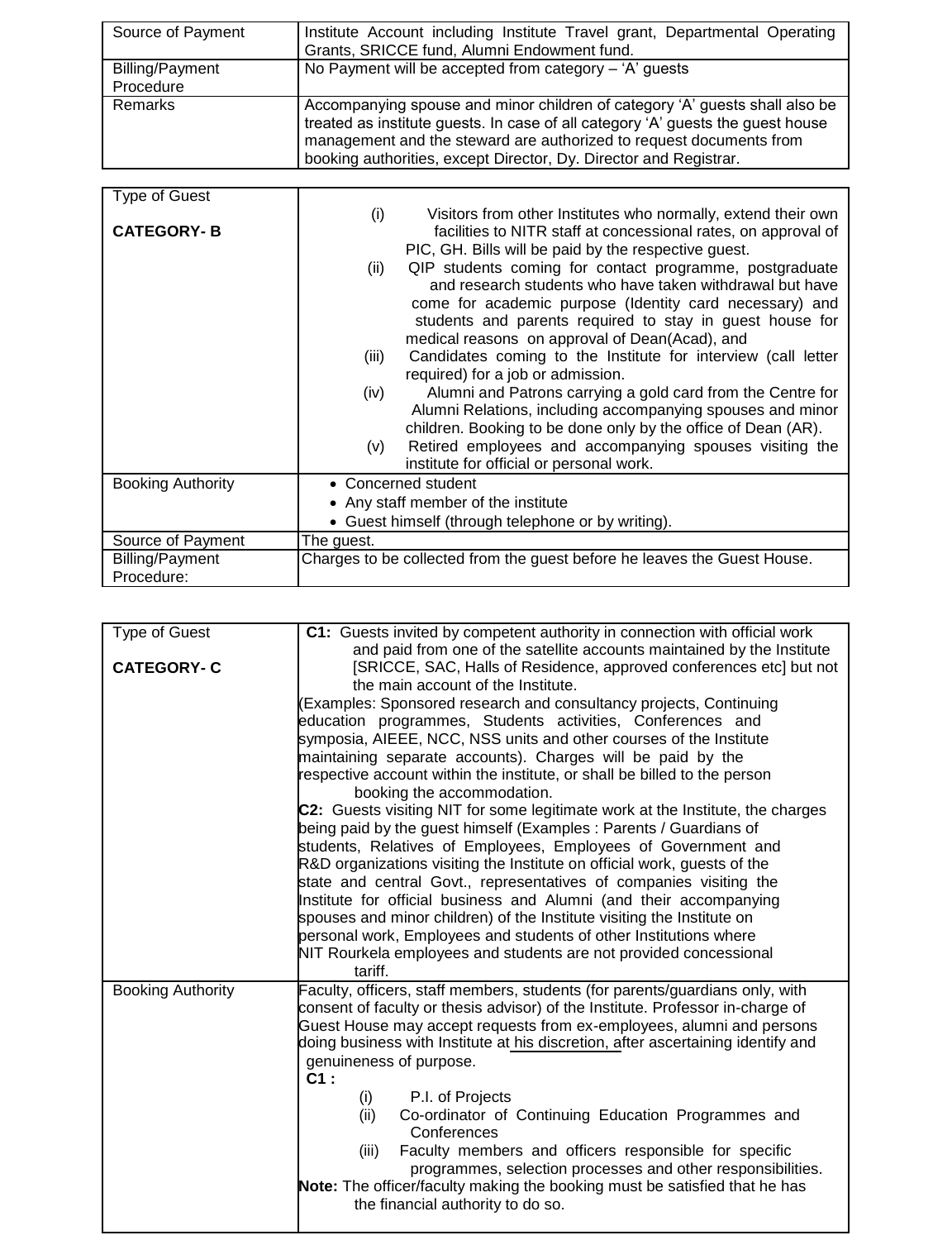|                        | $C2$ :<br>Any faculty, staff member, or student (with consent of his faculty<br>advisor or thesis supervisor).                                                                                                                                                                                                                                                                                                                                  |  |  |  |  |
|------------------------|-------------------------------------------------------------------------------------------------------------------------------------------------------------------------------------------------------------------------------------------------------------------------------------------------------------------------------------------------------------------------------------------------------------------------------------------------|--|--|--|--|
| Source of Payment      | For guests of type C1: the concerned account.                                                                                                                                                                                                                                                                                                                                                                                                   |  |  |  |  |
|                        | For guests of type C2: the person making the booking or the guest himself.                                                                                                                                                                                                                                                                                                                                                                      |  |  |  |  |
| <b>Billing/Payment</b> | No payment will be accepted from the guests of category C1.                                                                                                                                                                                                                                                                                                                                                                                     |  |  |  |  |
| Procedures             | The bill to be sent to concerned authority along with a copy of the booking<br>form. If the bill remains unpaid for one month, it will be billed by name to the<br>indenting faculty/officer.<br>For guests of category C2, all charges to be collected before the quest leaves<br>the Guest House, except when the booking authority has assumed<br>responsibility of payment. In the latter case, no bill will be presented to the<br>quests. |  |  |  |  |

### **Institute Guest Houses Room Tariff inclusive of GST w.e.f:-01.11.2018 (SGST @ 6% + CGST @ 6% = 12%)**

# **Room Tariff [per day, 24 hour basis] w.e.f:- 01.11.2018**

|                                               | Category-A | Category $- B$               |                              | Category – $C$ (C1 & C2)     |                              |  |
|-----------------------------------------------|------------|------------------------------|------------------------------|------------------------------|------------------------------|--|
| Type of<br><b>Accommodation</b>               |            | <b>North</b><br><b>Block</b> | <b>South</b><br><b>Block</b> | <b>North</b><br><b>Block</b> | <b>South Block</b>           |  |
| <b>Single Occupancy</b>                       | <b>NIL</b> | Rs.300/-                     | Rs. 600/-                    | Rs. 600/-                    | Rs. 950/-                    |  |
| <b>Double Occupancy</b>                       | <b>NIL</b> | Rs. 400/-                    | Rs. 800/-                    | Rs. 800/-                    | Rs. 1400<br>$(1250+75+75)$   |  |
| <b>Special Suite</b><br>Room No (1,2,3,4,5,6) | <b>NIL</b> | -                            | -                            |                              | Rs. 2000<br>$(1786+107+107)$ |  |

Other Facilities

| <b>Name of Facility</b>     | <b>Duration</b> | <b>Tarrif</b> |
|-----------------------------|-----------------|---------------|
| Dining Hall (North Block) & | One day         | Rs 500/-      |
| Lobby                       |                 |               |
| Dining Hall (South Block) & | One day         | Rs 800/-      |
| Lobby                       |                 |               |
| Meeting Room (South Block)  | One day         | Rs 250/-      |
| Lecture Hall (South Block)  | One day         | Rs 500/-      |

Notes :

- There shall be no concession in tariff for failure of air conditioning electricity, water supply or any other facility.
- The room tariff does not include any meal, snacks or tea, except drinking water and bed tea.
- Children below 12 years may be accommodated with parents free of charge in the same room without extra bed.
- Booking can be made by PADA or Manager of Guest House on the basis of phone, fax or email message received from bonafide guests or from their hosts within the institute. A formal requisition, however, needs to be filled when the guest arrives or as soon as practicable.
- Smoking and consumption of alcohol is totally forbidden in guest house premises including rooms, corridors and lawns.
- There shall be no room service of food except drinking water and bed tea. When a meeting (e.g. placement interview) is permitted, tea, snacks and soft drinks, but no meals, may be served in the room. An exception can be made only with telephonic permission of PADA-GH, Deputy Director or Director.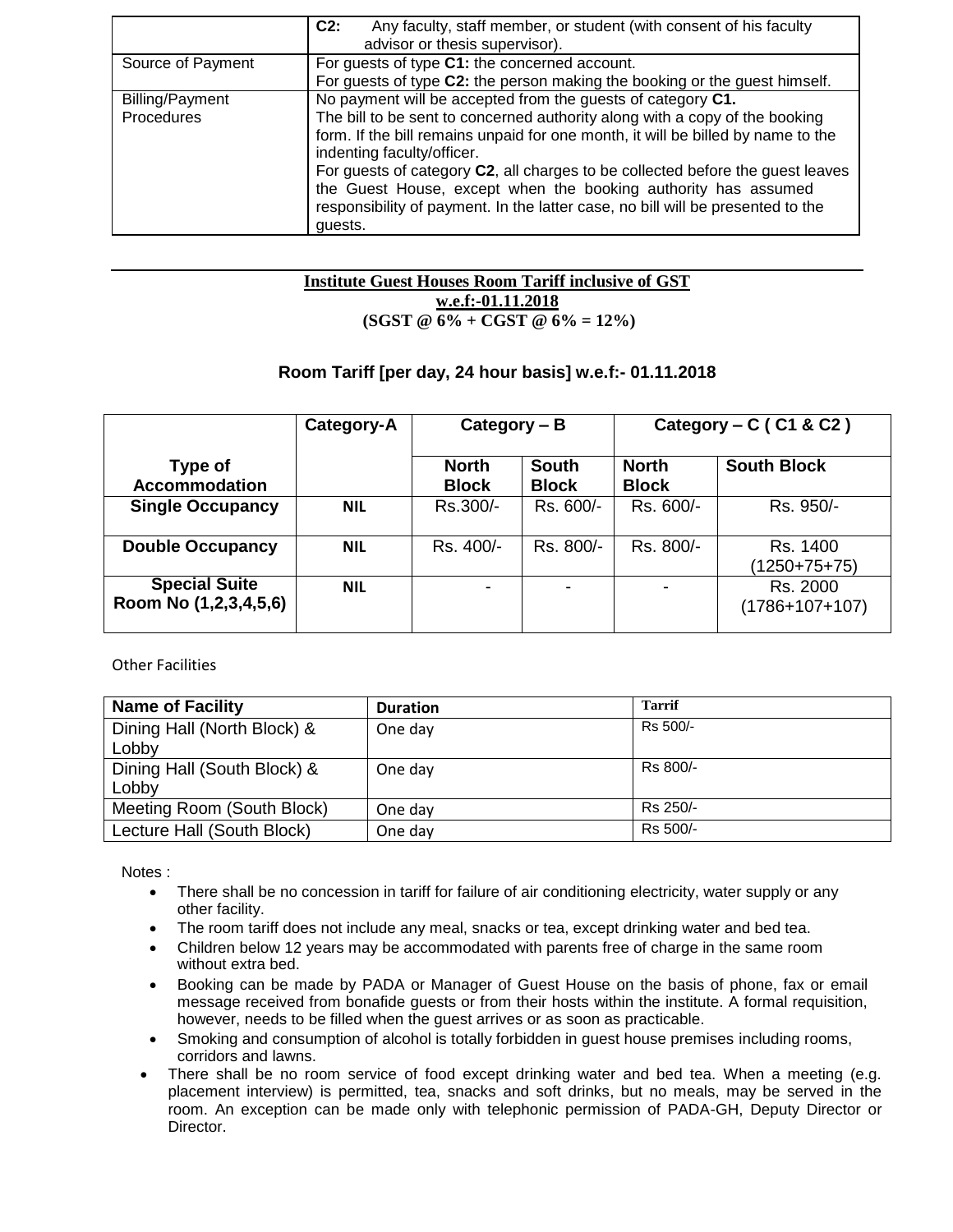# **IV. Booking procedure**

- Guest House booking shall normally be done on-line through the Institute Web site. When there is a difficulty in making an on-line reservation, a room or other facility can be booked by a written request sent to the Manager, Guest House. In emergent case, the Manager Guest House may accept requests over email, fax or telephone. He will, however, record the information on the electronic data base in the first opportunity to do so.
- In emergent cases, the following officials are authorized to contact the steward in person or over telephone for accommodating a guest without going through the proper booking procedure.
	- Director, Secretary to Director, Dy. Director
	- Registrar, Secretary. to Registrar,
	- PIC Training & Placement
	- PIC Institute Seminar.
	- PADA Guest House

In all such cases, proper booking form must be submitted by the booking authority in the next working day. It will be the responsibility of the steward to obtain the filled booking form from the concerned authority within 2 working days.

• The Steward is not authorized to accept a quest without an approved booking. In extreme emergencies, he may permit a guest to stay on request from an institute employee, student or a person in distress only after properly recording the circumstances on the electronic database or in the appropriate register.

# **V. Block Booking**

Booking of 3 or more rooms in the North and South blocks combined is called "Block Booking".

In case of official programmes approved by the Institute with appropriate office order, Block Booking of accommodation (for conferences, T&P programmes, continuing education programmes etc) may be made up to 2 years in advance, to the extent of 75% of the capacity of any block in the guest house. PIC, Guest House has to be satisfied that the requested numbers of rooms are indeed required. If not satisfied, the PIC can allot less number of rooms. In case of large conferences, after confirming 75% of rooms, the manager shall try to discourage booking of rest of the rooms by other guests during the conference period. These rooms, or a portion thereof, may also be given to the authority or person making the block booking one week before the event at the discretion of the guest house management.

Approval of an official event (convocation, conferences, student activity, short term course, faculty or staff selection, examinations, lecture etc.) by the institute shall not imply approval of booking of rooms in the guest house. These rooms need to be booked by the organizers of the event separately. When rooms are booked for a conference, workshop or short term course, a provisional booking is first made and the date communicated to Dean (SR). After the official order is published by SRICCE, the convener shall confirm the booking. If the booking is not confirmed within one week of provisional booking, the provisional booking shall stand cancelled automatically.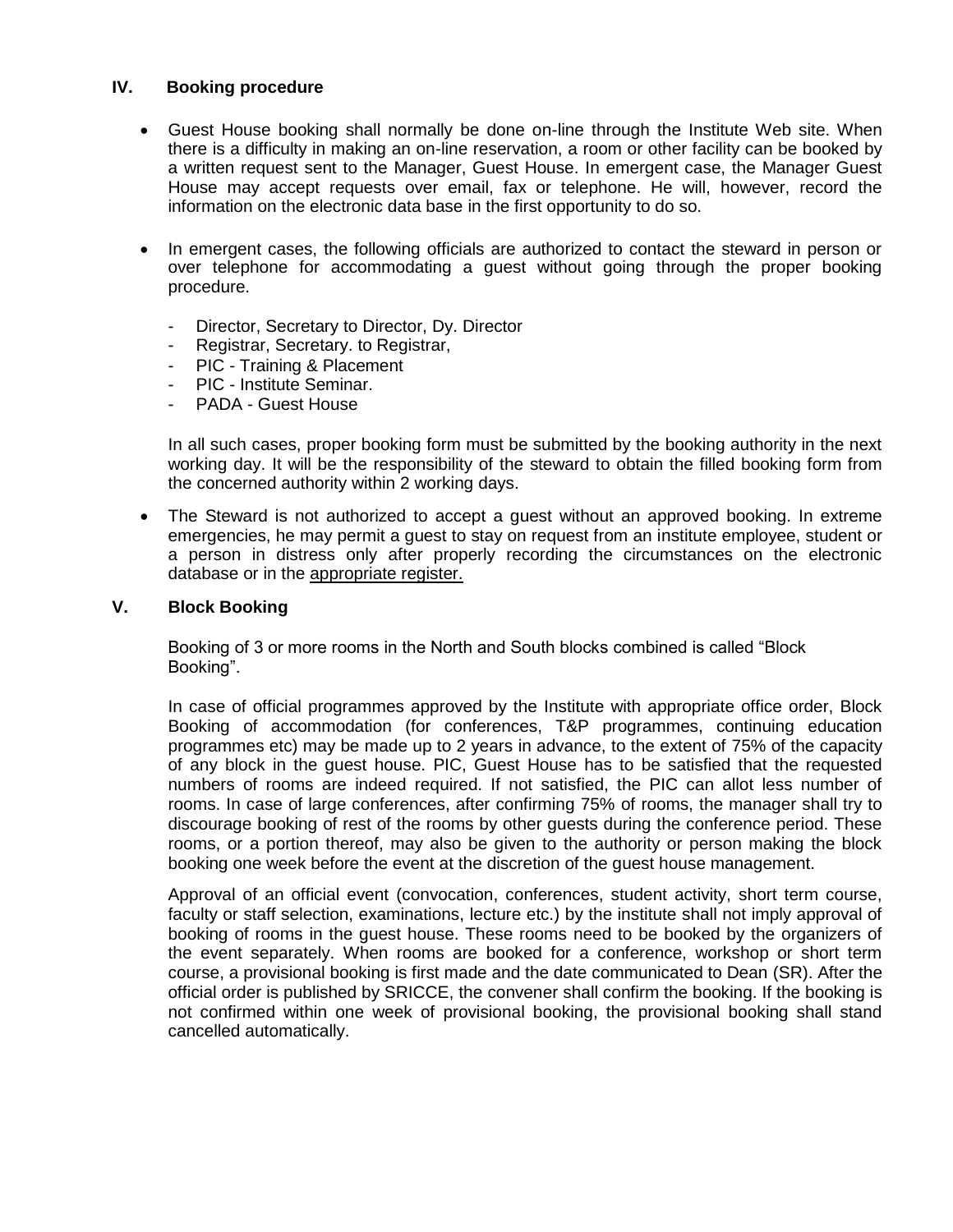Block booking for private social functions (marriage etc), can be done in Category- C only by an institute employee. If the function relates to a dependent as defined in the employee's medical/LTC list, the guests will fall in Category-C. To avail this concession, an employee needs to make an explicit application to the PADA-GH. The burden of convincing the PIC (for example, by attaching original invitation cards and copy of medical card) rests solely on the employee requesting the booking. The host must ensure that no more than 2 persons occupy a room, the guests behave properly, do not smoke or drink, and do not generate loud noise. In case of violation of the conduct rules or a false declaration by the employee, as a penalty, billing for the event shall be made at a rate twice .

Both in official and private functions, names of guests need not be given till one week prior to the event. If names are not made available, the guest house administration, at its discretion, may cancel the booking if rooms are required to accommodate other guests.

# **VI. Booking priority**

- Priority in booking of accommodation will be accorded to quests of Categories A, C1, B, & C2 in that order of priority. Within a class, rooms will be allotted on "First come, first served" basis.
- All bookings of category B and C2 shall be provisional till one week prior to the date of expected occupancy.

# **VII. Refusal of Accommodation**

The guest house management shall not refuse to accept an accommodation request from an institute employee or student on ground of non-availability of room without exploring the possibility of accommodating the guest(s)

Every institute employee or student desirous of making a booking has a right to examine the booking register, particularly when his request for accommodation is refused on ground of unavailability. He may, at his own discretion, assist the management. In exploring possibility of adjustment of accommodation. But in no case he can force the guest house management to accept his suggestion.

# **VIII. Collection of Charges**

Charges of Guests of Categories A & C1 will be billed to appropriate account, while guests of other categories (Categories B, C2) must clear the bills before leaving the Guest house, except when the booking authority has taken the responsibility of payment in advance.

If a guest leaves without settling his account, the person making the booking is liable to pay. In case of failure to settle the bill expeditiously, the billed amount will be charged to his salary or be added to semester fees, as appropriate.

# **IX. Cancellation of Booking**

- A small booking (upto 2 rooms) can be cancelled without charge up to 24 hours prior to the expected date and time of occupancy. After that, there will be charge for at least one day on the person or account making the booking under category B & C.
- In case of block booking (exceeding 2 rooms), cancellation without charge can be done a week before the day of expected occupancy, failing which at least one day"s charge on the number of rooms booked will be levied on the person or project making the booking.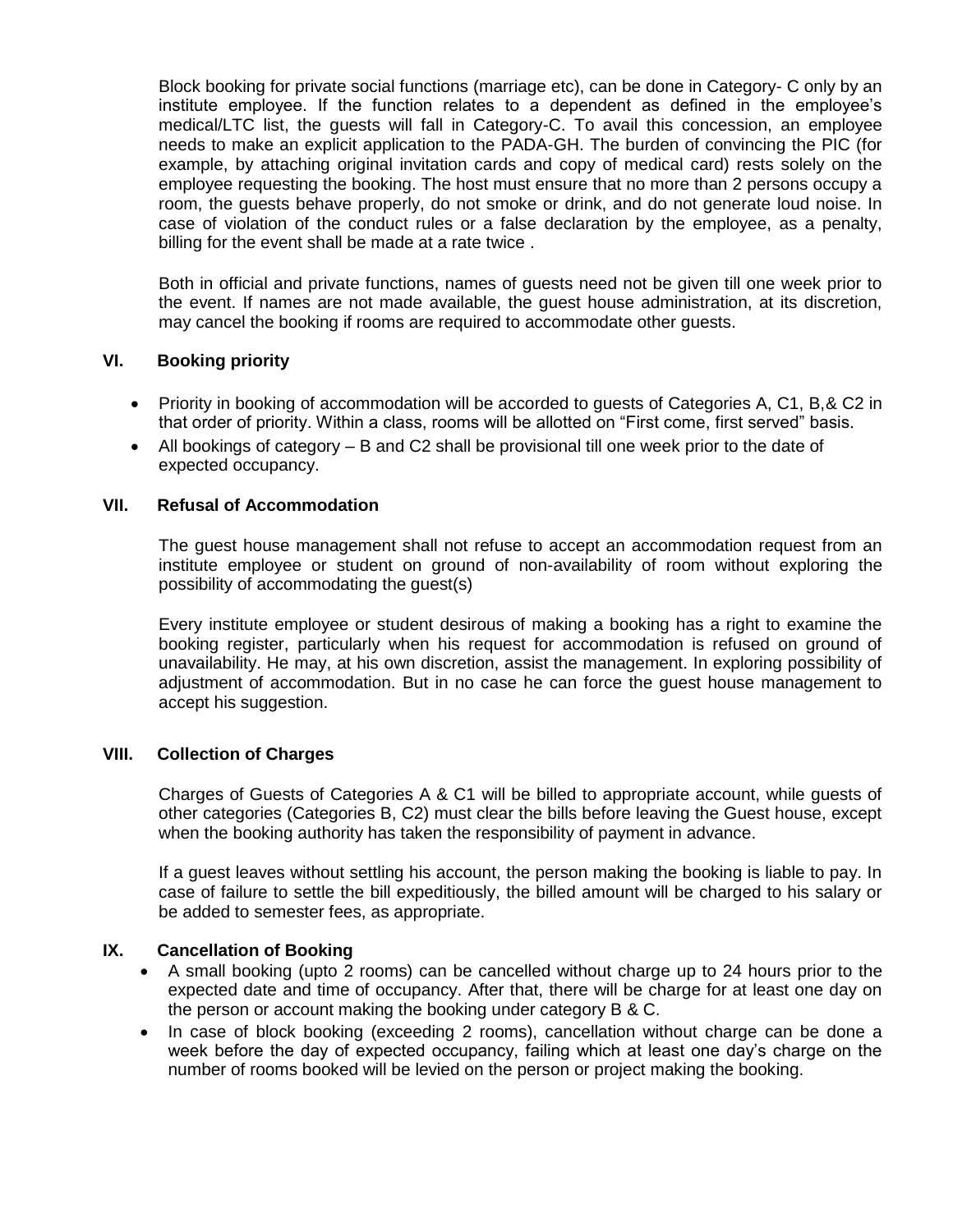In case of failure of an officer to cancel a booking for a category-A guest, the guest house management shall draw the attention of the director, particularly on repeat lapses and where other guests have been refused accommodation due to shortage of rooms.

# **X. Food Service**

The guest houses shall offer food service at approved rates. This will be provided by the steward and shall be billed by him without involvement of the management.

There is no provision for special menus for house guests. The steward is not permitted to offer special dishes even at mutually agreed prices. The only exception admissible is medically prescribed food such as – fat free, sugar free, salt free, diabetic diet etc. which may be provided to guests at neither reduced nor enhanced tariff.

Meal charges (to be paid directly to the Steward) will be negotiated between the Steward and the Institute Management in the following format.

# **Food Service**

The Guest Houses (South and North Block) shall offer food service at approved rates. This will be provided by the steward. The food charges will be billed by him without involvement of the management. Meal charges to be paid directly to the Steward which has been fixed in consultation with the Institute Management in the following manner. The Rate chart for food services is inclusive of GST.

### **Rate chart for the Guest House w.e.f. 15.09.2017**

| <b>PARTICULARS</b>          | <b>RATE</b> | <b>ADDITIONAL ITEMS</b> | <b>RATE</b> |
|-----------------------------|-------------|-------------------------|-------------|
| Tea                         | 10.00       | <b>Mutton Curry</b>     | 120.00      |
| <b>Black Tea</b>            | 08.00       | Chicken Curry           | 60.00       |
| Coffee                      | 12.00       | Fish Curry (2 pcs.)     | 50.00       |
| Biscuit (one plate)         | 10.00       | Egg Curry (2 pcs.)      | 30.00       |
| <b>Breakfast</b>            | 50.00       | Omelet (2pcs.)          | 30.00       |
| Lunch/Dinner (General Menu) | 100.00      | Paneer/Mushroom         | 60.00       |

**Breakfast Menu:** Idly (4pcs) with Sambar & Chutney & Fruit / Juice, Uttapam (2 pcs) with Sambar & Chutney & Fruit / Juice, Dosa with Sambar & Chutney & Fruit / Juice, Poori (5 pcs) with Aloo Mattar Curry & Fruit / Juice, Plain paratha (2 pcs) with Veg Curry & Fruit / Juice, Aloo paratha (2 pcs) with Curd, Pickle & Fruit / Juice, Chhola Bhatura (2 pcs) & Fruit / Juice, Semai Upma with Coconut chutney and Sambar & Fruit / Juice , Bread (4 pcs) with Omelet with Butter and Jam & Fruit / Juice, Cornflakes milk & Fruit / Juice.

**Lunch & Dinner: (**General Menu with Buffet System**) -** Roti/ Poori, Rice, Dal fry/ Sambar, Seasonal Veg Curry/Mix Veg/veg Kofta, dry Vegetable/ Veg Chips**,** Plain Curd/ Raita, Green Salad**,** Papad and Sweet.

**Mineral water & Coldrinks:** As per market rate.

# *These rates are inclusive of GST (CGST+SGST) @ 5%*

**Note:** The figures given above are valid during AY 2017-18, and are likely to be revised upwards with time keeping pace with market prices.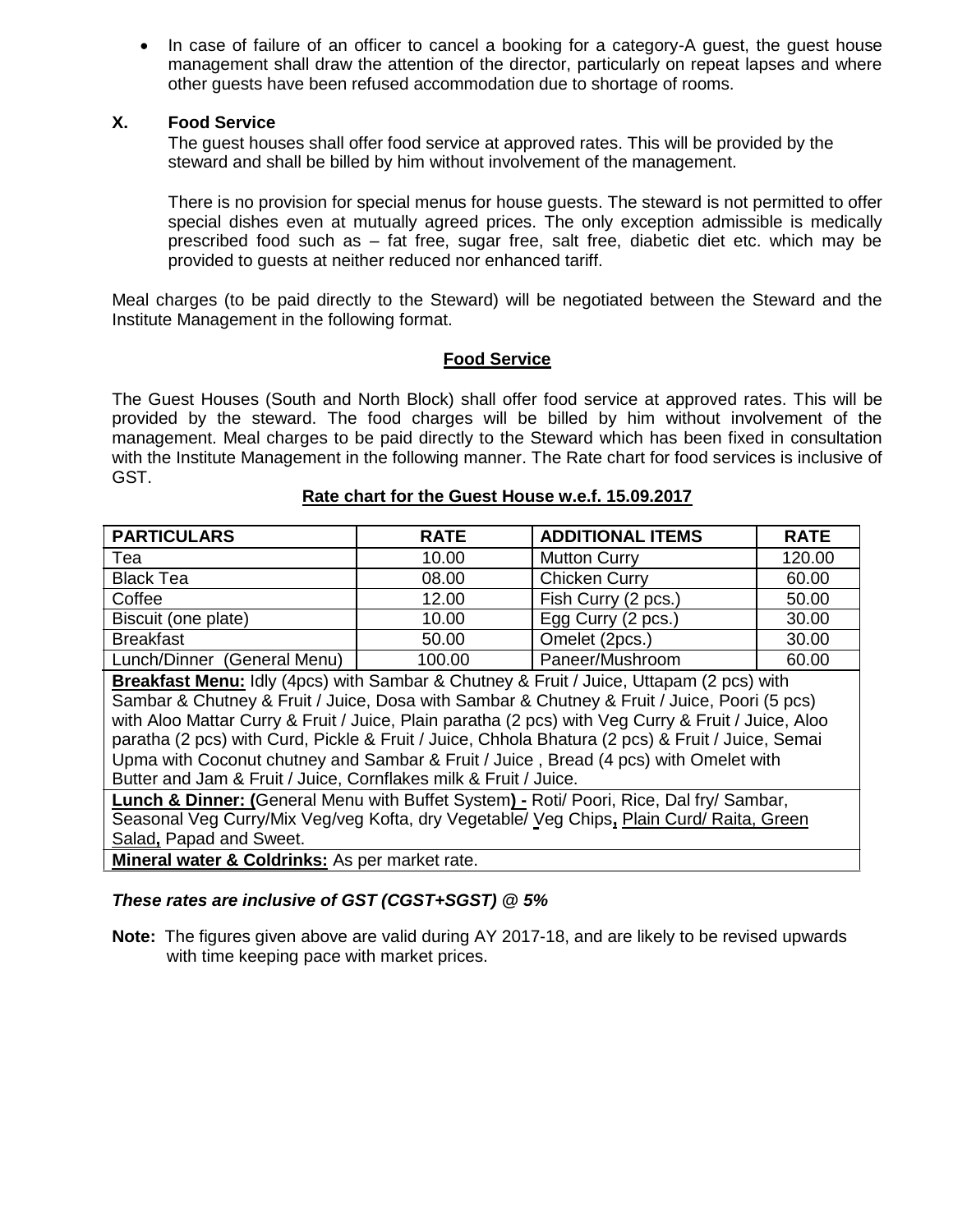# **Meal Timings:**

| Bed Tea                       | $6.30 - 7.30$ a.m.            |
|-------------------------------|-------------------------------|
| <b>Breakfast</b>              | 7.30 - 9.00 a.m.              |
| Lunch                         | 12.30 - 1.30 p.m.             |
| Dinner                        | $8.00 - 9.00$ p.m.            |
| Special Group Lunch           | 1.00 to $2.00$ p.m.           |
| <b>Special Group Dinner</b>   | 8.30 - 10.00 p.m.             |
| Coffee/Tea/Snacks/cold drinks | As per convenience of steward |

Violation of meal timings is viewed seriously against the steward. Guests are advised not to put undue pressure on the Steward"s staff to serve meals outside the scheduled timing. Meal timings can be changed by PIC-GH only after due notification and wide publicity.

# **Notes:**

- No Room Service: Delivery of food (except bed tea and drinking water) e.g. meals, snacks, tea, coffee, cold drinks in the rooms is strictly forbidden. An exception is supply of tea/coffee/cold drinks and snacks during approved official meetings and placement interviews held in the rooms. The facility is, however, discouraged even for approved meetings.
- No food (except tea, coffee and cold drinks) shall be served in lounges, corridors or any other place except the dining hall and other designated places.
- Ordinarily no meals or tea/coffee will be served in the dining hall between 10.00 pm and 6.00 am.
- Tea/coffee and snacks may be provided by the contractor in dining hall on request of guests, when resources permit.
- Drinking water from the tap, filtered and Aqua guard, will be provided to every guest. Commercially produced bottled water may be procured from the contractor.
- There is provision for special "packed meals" for guests leaving the guest house well before meal times. The steward shall provide this facility except when it causes a serious inconvenience to him.
- Special parties, large or small, can be organized in the guest houses for both official functions such as conferences, short term courses, visit of special dignitaries etc (in both North and South Blocks) and private functions. The menu and cost can be negotiated with the contractor. Special timings have to be followed for such events, if the Dining Hall is used.
- If guest house kitchen and/or dining hall is to be used, the contract shall necessarily be given to the steward of the Guest House. If the food service will be provided in a temporary structure, an outside caterer can be engaged. In that case, the host shall deposit a security fee of Rs.1000/- with the guest house contractor. The premises must be cleaned and structures dismantled within six hours of the end of the meals. The Guest House Contractor shall be responsible for correcting any deficiency in cleaning and charging the expenses plus 50% as management cost from the deposit. In case of a dispute, the decision of PADA (Guest House) shall be final.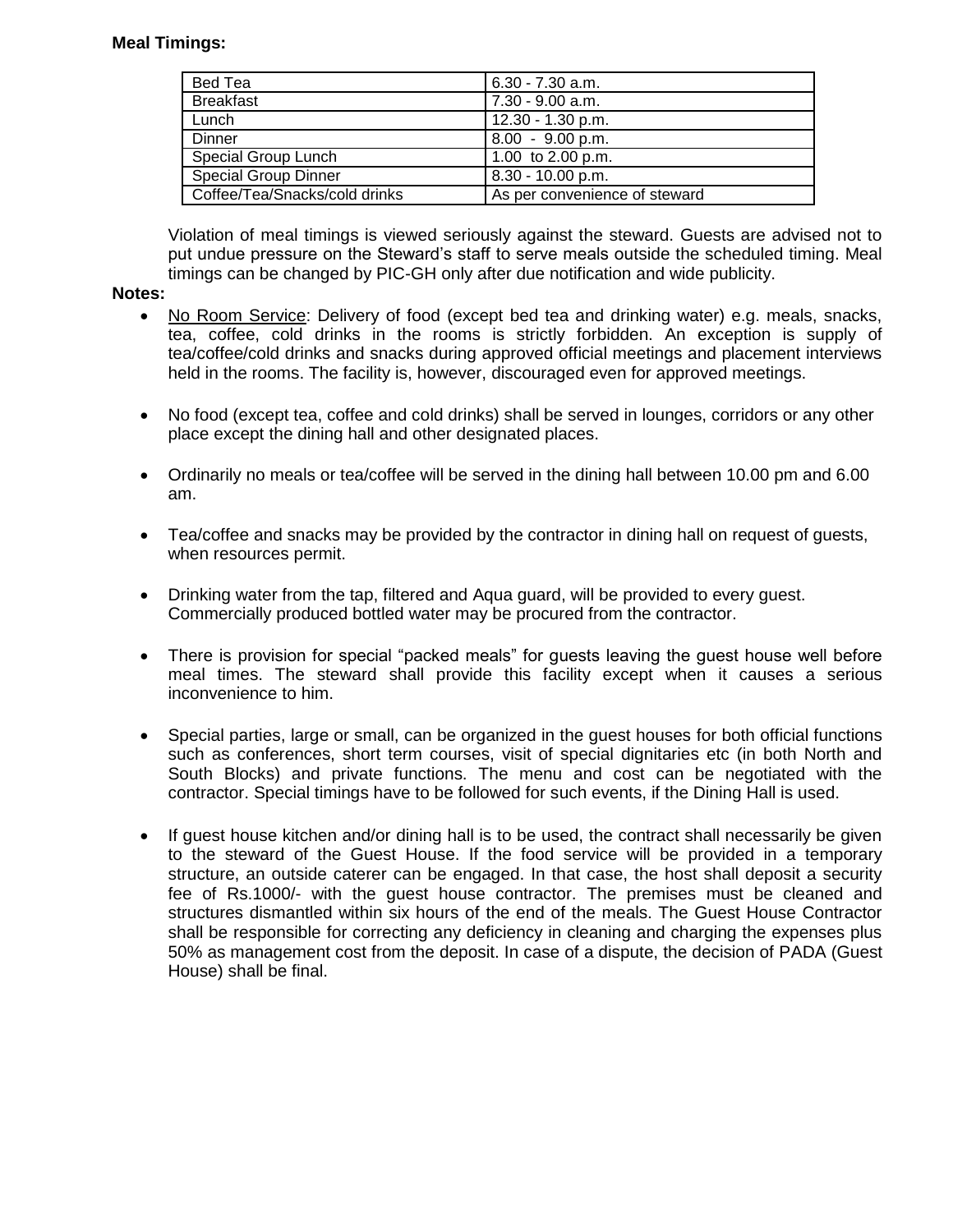# **XI. Information**

For information on the guest house, employees, students, alumni and visitors may visit the Institute web site or contact the steward at the Front desks. They may also feel free to contact:

**Mr. Manoj Kumar Das Manager, NIT Guest House Email : [managergh@nitrkl.ac.in](mailto:managergh@nitrkl.ac.in) Phone : 0661-246-4040(Office)**

or

PADA of Institute Guest House

### **XII. Miscellaneous**

- Accommodation charges are approximately on 24 hour basis, with night accommodation playing a crucial role. Persons checking in or out between 9 pm and 6 am will be charged one extra day"s tariff, if in the opinion of the PADA-GH, another guest has been deprived of accommodation because of occupation of the room during normal sleeping hours. This provision can be waived at the discretion of the guest house management when there is reduced demand for rooms.
- There will be a minimum charge of one day on every guest irrespective of the duration spent in the guest house.
- Accompanying spouses and minor children will be given the same category as the main guests.
- Staying in the guest house much beyond the legitimate period of business is not permitted, even if the guest is willing to pay the tariff.
- If a guest damages any institute property, litters the environment, spits, drinks, smokes, misbehaves or causes any other nuisance, the institute shall recover from him (or from the person making the booking) the cost of correcting the damage along with a management cost and a punitive cost to be decided by the PIC-Guest House or a higher authority.
- In case of any complaints, or suggestions guests and their hosts should communicate in writing with :
	- (a) PADA of Guest House,
	- (b) Deputy Director, or
	- (c) Director
- Any legal issues resulting out of guest house services shall be decided within the jurisdiction of Rourkela courts.

#### **XIII. Exceptions**

Notwithstanding anything stated in these regulations, the director, at his discretion, can authorize administrative measures different from those stated above for meeting unanticipated circumstances, or the improvement of services.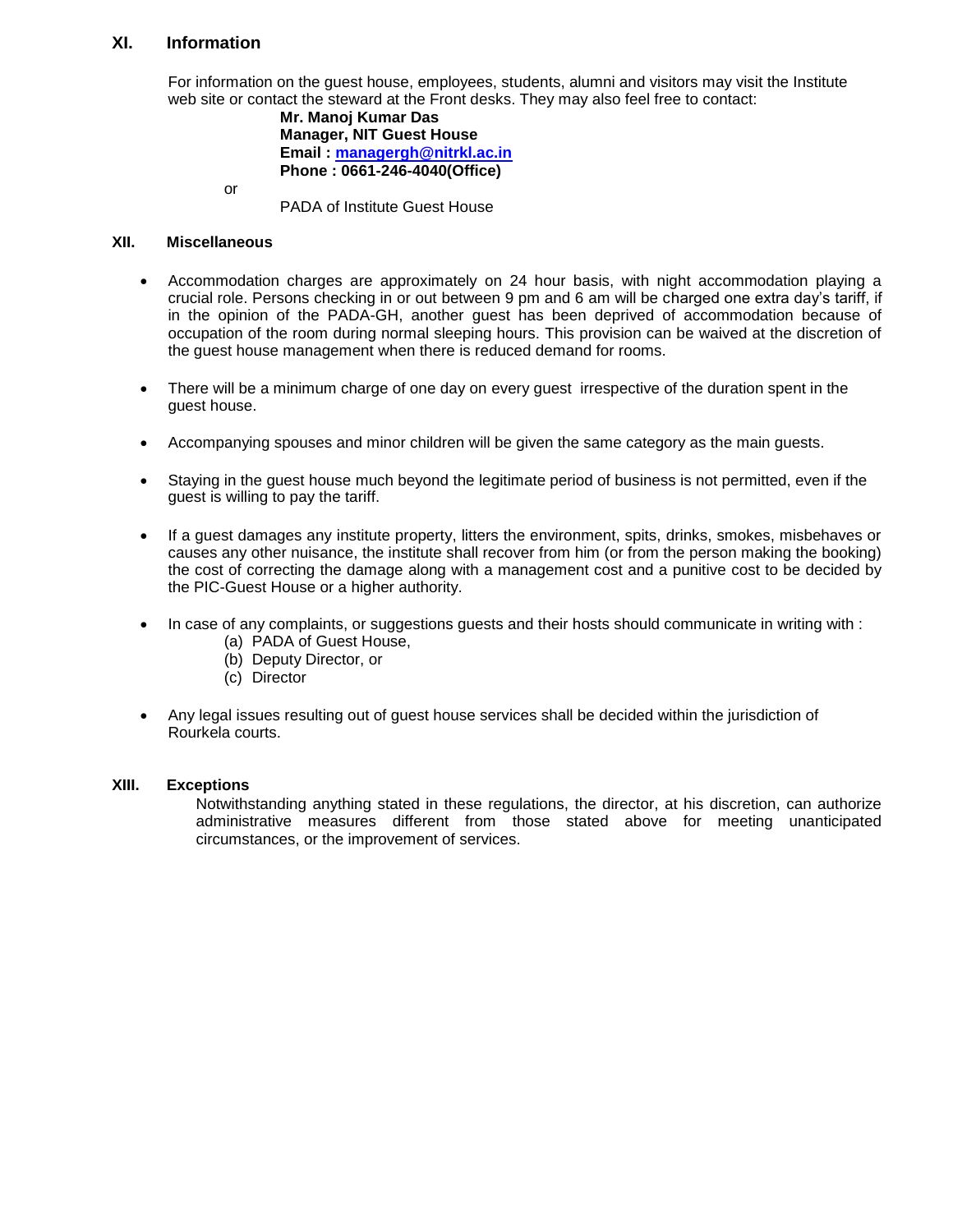

# **Dear Guest**

Welcome to the Guest House of NIT Rourkela. We sincerely wish your stay here to be pleasant, comfortable and memorable with the modern amenities and warm personalized service that we strive to provide. We, however, need your cooperation to provide superior hospitality to our guests. The following are some ways you can assist the guest house to meet this objective.

• The following are meal timings. Please do not embarrass the quest house staff by asking for meals outside these hours.

Bed Tea: 6.30 - 7.30 am Breakfast: 7.30 - 9.00 am Lunch: 12.30 - 1.30 pm Dinner: 8.00 - 9.00 pm

Tea, Coffee, Cold drinks/Fruit juice (in the lobby or lounge) : at the convenience of the kitchen staff.

- Room service is strictly forbidden except for bed tea and drinking water.
- If you are leaving much before normal meal times, our caterer can give you a packed meal. Please do not hesitate to contact Front Desk with sufficient time in hand.
- Smoking, consumption of alcohol, chewing pan and tobacco is strictly prohibited in the Guest House, including rooms, corridors and lawns.
- Laundry service is available at commercial rates, please contact the Front Desk.
- Never leave any cash, jewellery, mobile phone or other valuables in the room. It is not feasible to provide security to your valuables.
- Please close the windows and switch off air conditioner, geyser and T.V. whenever you leave the room.
- Please leave room keys at Front Desk when you go out, even temporarily.
- Please inform the reception about your departure and settle your account well in advance.
- The Institute does not normally provide transportation to city or railway station to quests other than those of category A. But the Front Desk may help you with a list of private service providers.
- Room charges are levied on 24 hour basis with a preference for night accommodation. If you are leaving in the late evening, please check out early so that another guest can be accommodated for the night.
- Telephone is available in every room. The phone number is 4000+Room No. Front Desk phone numbers are: South Block – 4000, North Block – 4100 and Manager GH – 4040.
- □ For any specific information, please feel free to contact Front Desk or speak to Dr. Samir Mohanty,<br>Manager, Guest House at extension 4040 [0661-246-4040 from outside], email: Manager, Guest House at extension 4040 [0661-246-4040 from outside], email: managergh@nitrkl.ac.in or to send an email to Professor in Charge of Guest House at [padagh@nitrkl.ac.in](mailto:padagh@nitrkl.ac.in)
- Your suggestions are very valuable to us. Please fill up the suggestion card and drop in the suggestion box kept at the Front Desk.
- Please help us to keep the guest houses clean and tidy at all times. Please never drop a piece of waste paper or plastic outside the dust bin.

**Guest House Management NIT Rourkela**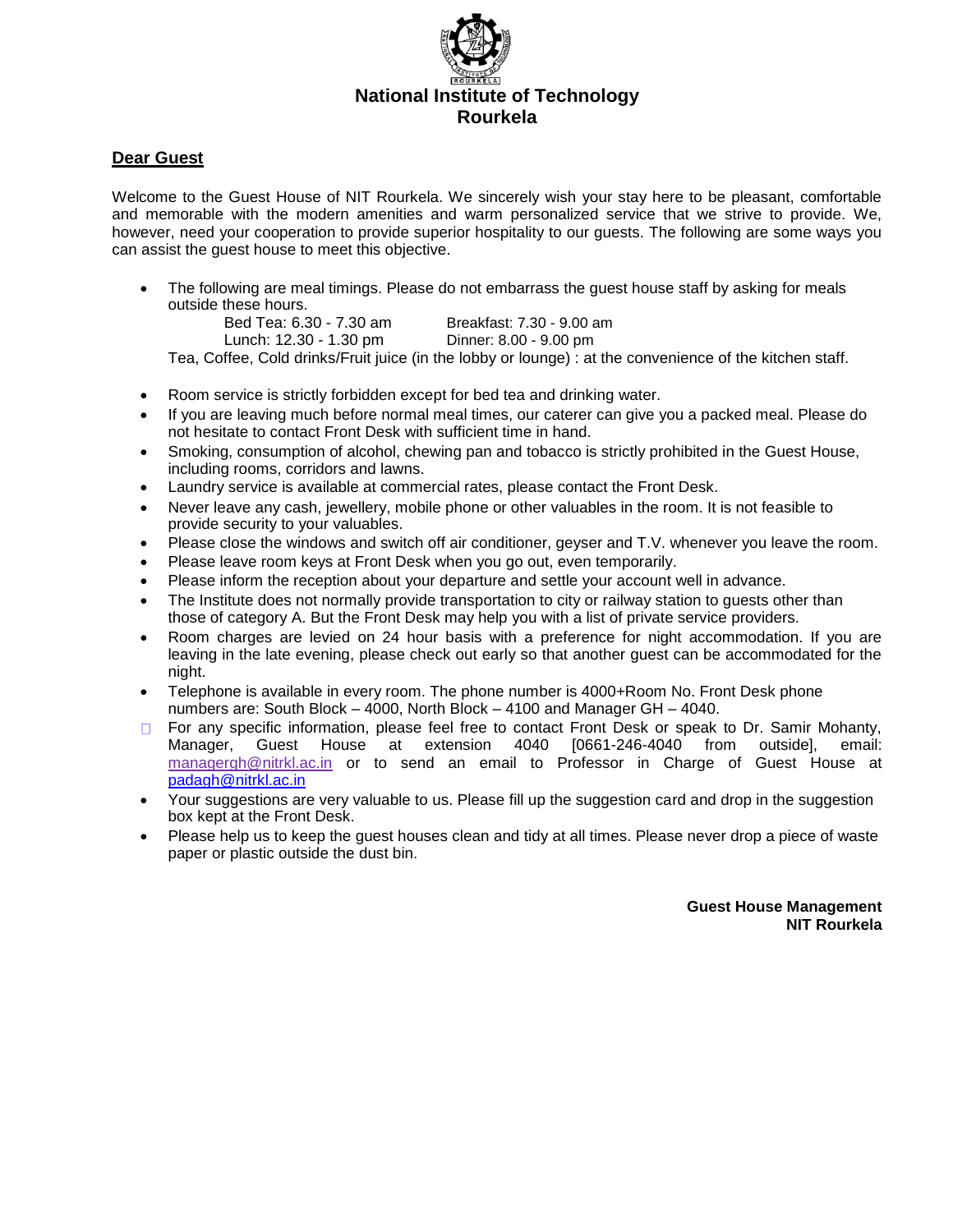

#### **National Institute of Technology, Rourkela**

# **INSTITUTE GUEST HOUSE**

#### **Guest's Feedback and suggestions**

Dear Guest,

At NIT Guest House, we are constantly striving to provide a comfortable and hygienic accommodation to our guests. Your feedback will help us achieve our goal. Please take a minute, fill up the form below and drop it in the suggestion box kept at the Front Desk. Thank you for your cooperation.

|             |                                           | PIC - Guest<br>House                               |  |
|-------------|-------------------------------------------|----------------------------------------------------|--|
| $1_{\cdot}$ |                                           |                                                    |  |
| 2.          |                                           |                                                    |  |
|             | Phone: Email: Email:                      |                                                    |  |
|             | Date of arrival :<br>Room No: <b>Room</b> | Date of Departure : <u>contract and the set of</u> |  |
|             |                                           |                                                    |  |

3.

| <b>SI</b><br><b>No</b> | <b>Facility/ Service</b>                                                                     | Poor | <b>Barely</b><br>acceptable | Good | <b>Excellent</b> | No scope to<br>observe |
|------------------------|----------------------------------------------------------------------------------------------|------|-----------------------------|------|------------------|------------------------|
|                        | The procedure of booking a room                                                              |      |                             |      |                  |                        |
| $\overline{2}$         | Infrastructure – Building and<br>facilities                                                  |      |                             |      |                  |                        |
| 3                      | Cleanliness and maintenance of<br>Reception, Lounge, dining hall,<br>corridors etc.          |      |                             |      |                  |                        |
| 4                      | Cleanliness and Maintenance of<br>room and toilet                                            |      |                             |      |                  |                        |
| 5                      | Cleanliness and Maintenance of<br>linen and furniture                                        |      |                             |      |                  |                        |
| 6                      | Courtesy and efficiency of<br>Reception staff during check in,<br>check out and other times. |      |                             |      |                  |                        |
| $\overline{7}$         | Adequacy of secondary facilities<br>(Lounge, Lecture room, telephone)                        |      |                             |      |                  |                        |
| 8                      | Courtesy and efficiency of staff in<br>dining hall                                           |      |                             |      |                  |                        |
| 9                      | Quality of food and food hygiene                                                             |      |                             |      |                  |                        |
| 10                     | Information on guest house                                                                   |      |                             |      |                  |                        |

 $\overline{\phantom{a}}$  ,  $\overline{\phantom{a}}$  ,  $\overline{\phantom{a}}$  ,  $\overline{\phantom{a}}$  ,  $\overline{\phantom{a}}$  ,  $\overline{\phantom{a}}$  ,  $\overline{\phantom{a}}$  ,  $\overline{\phantom{a}}$  ,  $\overline{\phantom{a}}$  ,  $\overline{\phantom{a}}$  ,  $\overline{\phantom{a}}$  ,  $\overline{\phantom{a}}$  ,  $\overline{\phantom{a}}$  ,  $\overline{\phantom{a}}$  ,  $\overline{\phantom{a}}$  ,  $\overline{\phantom{a}}$ 

 $\overline{\phantom{a}}$  ,  $\overline{\phantom{a}}$  ,  $\overline{\phantom{a}}$  ,  $\overline{\phantom{a}}$  ,  $\overline{\phantom{a}}$  ,  $\overline{\phantom{a}}$  ,  $\overline{\phantom{a}}$  ,  $\overline{\phantom{a}}$  ,  $\overline{\phantom{a}}$  ,  $\overline{\phantom{a}}$  ,  $\overline{\phantom{a}}$  ,  $\overline{\phantom{a}}$  ,  $\overline{\phantom{a}}$  ,  $\overline{\phantom{a}}$  ,  $\overline{\phantom{a}}$  ,  $\overline{\phantom{a}}$ 

 $\overline{\phantom{a}}$  ,  $\overline{\phantom{a}}$  ,  $\overline{\phantom{a}}$  ,  $\overline{\phantom{a}}$  ,  $\overline{\phantom{a}}$  ,  $\overline{\phantom{a}}$  ,  $\overline{\phantom{a}}$  ,  $\overline{\phantom{a}}$  ,  $\overline{\phantom{a}}$  ,  $\overline{\phantom{a}}$  ,  $\overline{\phantom{a}}$  ,  $\overline{\phantom{a}}$  ,  $\overline{\phantom{a}}$  ,  $\overline{\phantom{a}}$  ,  $\overline{\phantom{a}}$  ,  $\overline{\phantom{a}}$ 

Suggestions for improvement:

**Signature of Guest**

**To The Manager Institute Guest House, NIT Rourkela**